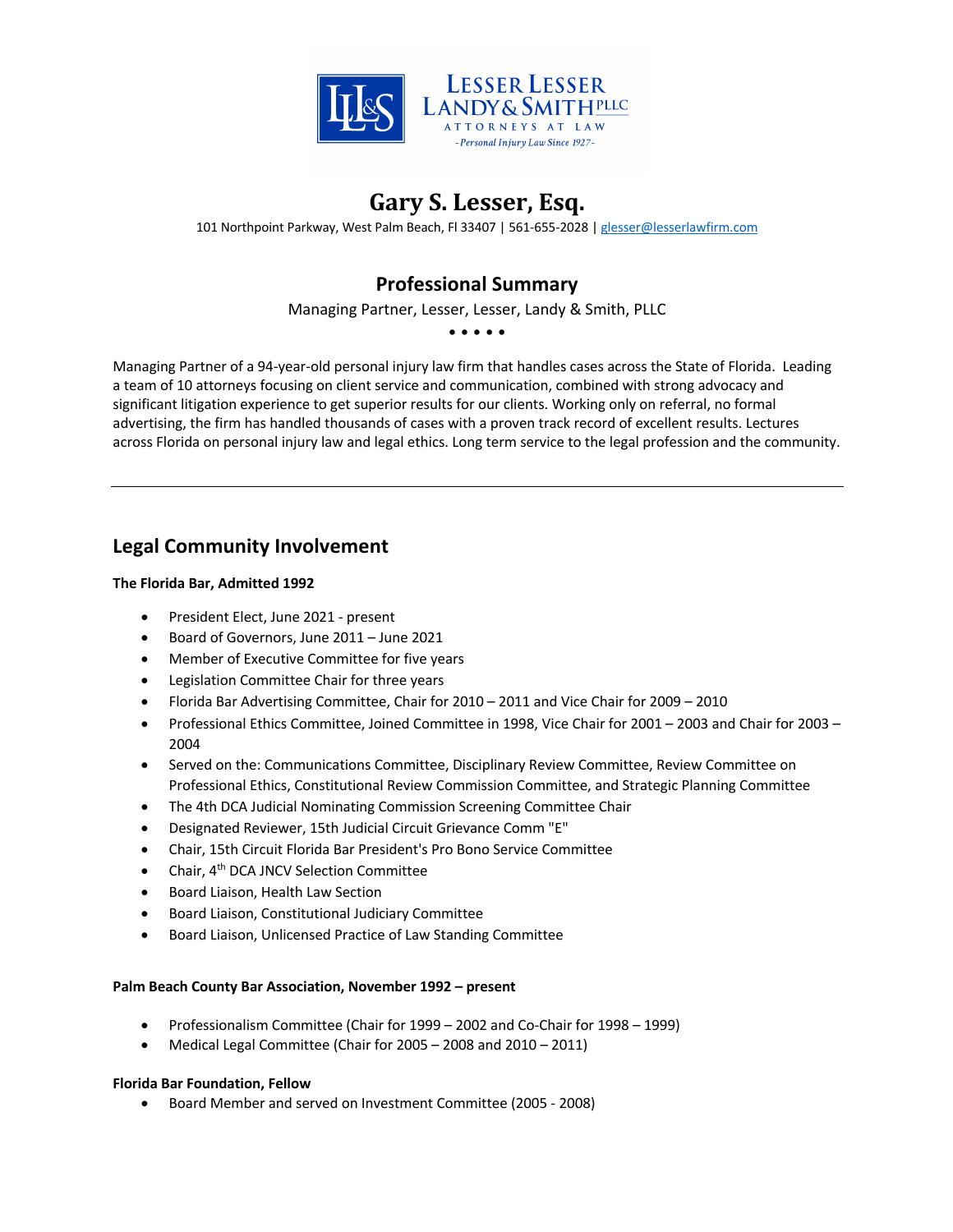

101 Northpoint Parkway, West Palm Beach, Fl 33407 | 561-655-2028 | glesser@lesserlawfirm.com

#### **Florida Justice Association**, **Member since 1993**

- Eagle Patron
- Former Member of the CLE Committee

#### **University of Miami School of Law Alumni Association**

- Former Vice President
- Board member for many years

#### **American Bar Association**

• Longtime member, ABA Fellow (2016 – present)

#### **Jewish Federation of Palm Beach County**

• The Attorneys Division Chair

#### **Martin County Bar Association**

• Professionalism Committee

### **Professional Memberships and Involvement**

- Member of Florida Association for Women Lawyers (Palm Beach County Chapter)
- Member of Florida Association for Women Lawyers (South Palm Beach County Chapter)
- Member of Craig S. Barnard American Inn of Court
- Chair Attorneys Division, Jewish Federation of Palm Beach County
- Martin County Bar Association, Professionalism Committee
- Member of Jacksonville Bar Association
- Member of Broward County Bar Association
- Member of B'nai B'rith Justice Unit #5207
- Member of Federal Bar Association, Palm Beach Chapter
- Member of Palm Beach County Justice Association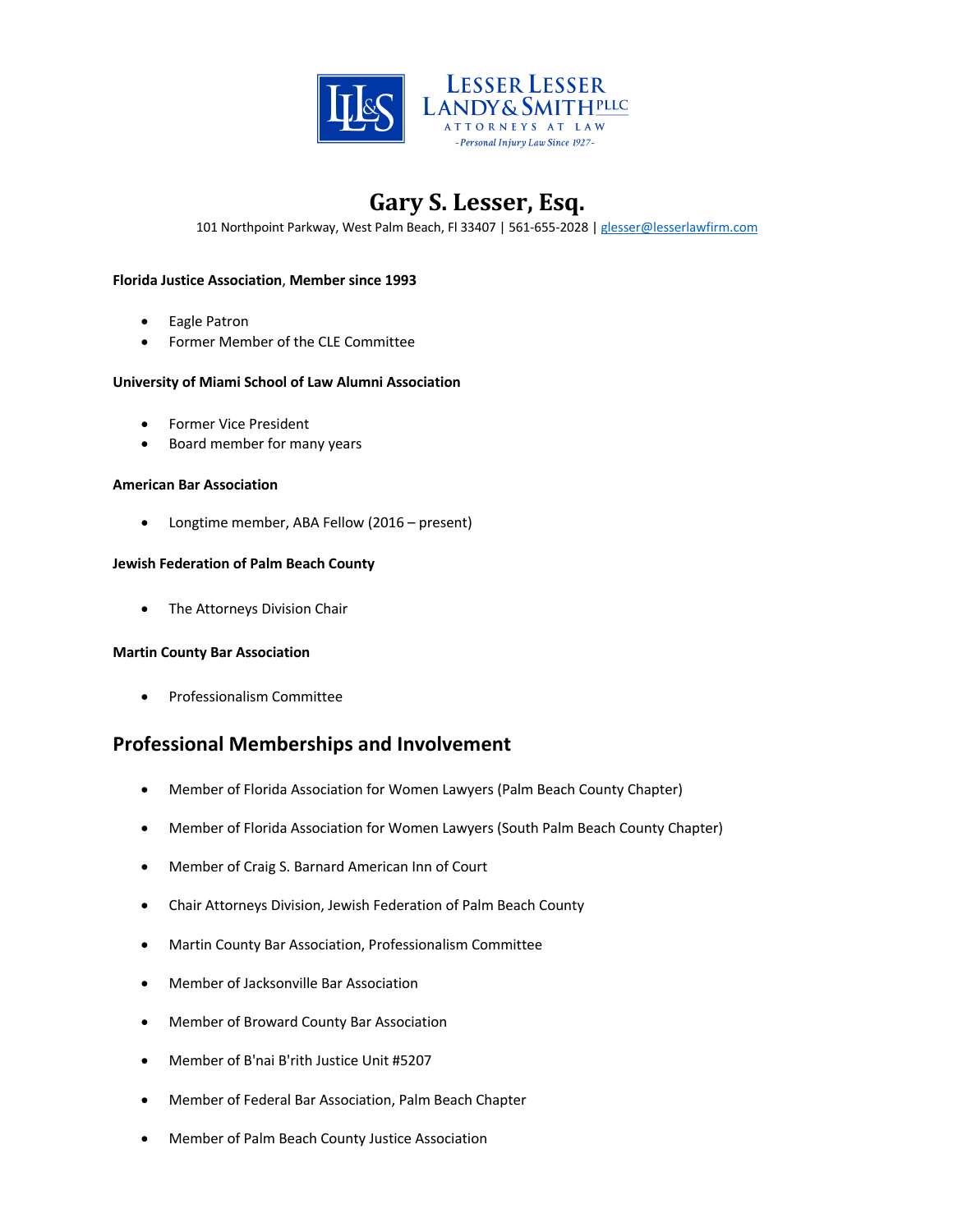

101 Northpoint Parkway, West Palm Beach, Fl 33407 | 561-655-2028 | glesser@lesserlawfirm.com

• Member of American Association for Justice

## **Community Leadership and Involvement**

- Economic Council of Palm Beach County, Board Member (2010 present) and former PAC Chair and Executive Committee
- Jewish Federation of Palm Beach County, Board Member (1995-2021), Former Campaign Outreach Chair, Former Business & Professional Division Chair, Former President of the Young Leadership Division, Former Attorneys Division Chair
- Palm Beach North Chamber of Commerce, Board Member (2018 present)
- Business Development Board of Palm Beach County, Board of Directors (2015 present)
- Parent Television Council, National Board Member (2014 2021)
- Young Singers of the Palm Beaches, Board Member (2014 present)
- Palm Beach Medical Society, Medical Services Board (2018 present)
- American Heart Association, Executives with Heart Chair (2019 2021)
- Florida Atlantic University Foundation, Board Member and served on Investment and Fundraising Committees (2011 - 2017)
- Hillel of Palm Beach and Broward Counties, Board Member (2012 2015), Honorary Board (2015 present)
- Jewish Federation of South Palm Beach County, Business & Professionals (B&P) Cabinet (2012 2014), Co-Chair, Breakfast Networking Series Co-Chair (2017-2021)
- Trustee Member of Boca Raton Chamber of Commerce
- President's Council Member of Hobe Sound Chamber of Commerce
- Arthur I. Meyer Jewish Preparatory School, former Fundraising Vice President, former Legal Vice

President, and Board Member for over 20 years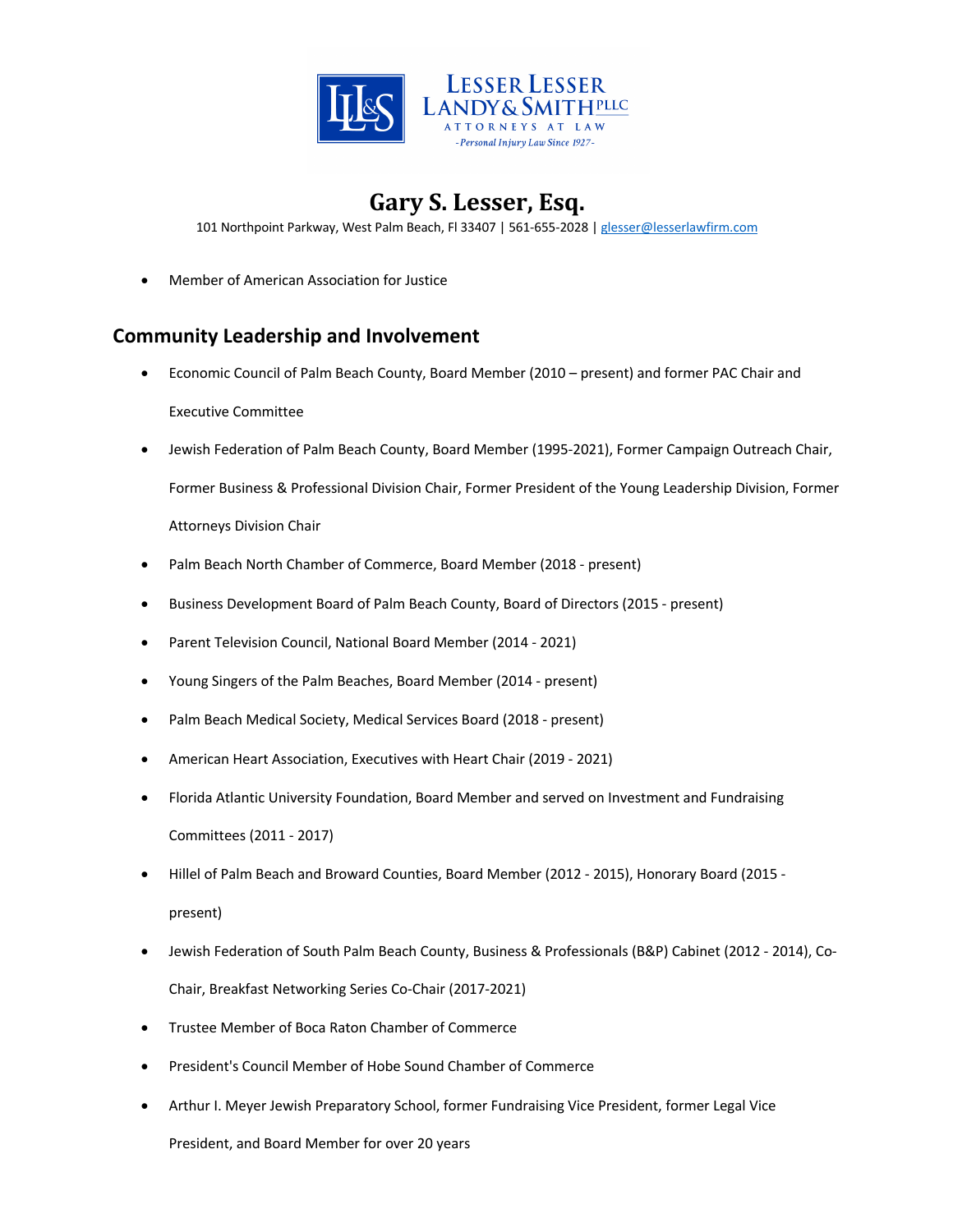

101 Northpoint Parkway, West Palm Beach, Fl 33407 | 561-655-2028 | glesser@lesserlawfirm.com

- Trustee Member of the Stuart Martin County Chamber of Commerce
- Anti-Defamation League, Jurisprudence Award Winner and multiple Jurisprudence Event Chair
- Washington Institute for Near East Policy, Former Trustee
- Florida Chamber of Commerce Member
- Former Board Member of the Mandel Jewish Community Center Board of Directors
- Former Member of the Temple Beth David Board of Trustees
- Former Member of Challenging the Future, benefitting UB Kinsey Palmview Elementary School of the Arts.

### **Honors and Awards**

- "AV" Preeminent Rating (2004 present)
- Best Lawyers; Personal Injury Litigation-Plaintiffs (2013 present)
- LawDragon 500; Leading Plaintiffs Lawyers in America (2019 present)
- Florida Legal Elite "Hall of Fame" by Florida Trend magazine (2006 present)
- Florida Super Lawyers; Personal Injury Law (2006 present)
- Palm Beach Illustrated; Top 100 West Palm Beach (2019 present)
- U.S. News & World Report; Best Law Firm (2013 present)
- "I Am Hillel" Award from Hillel of Broward and Palm Beach (2018)
- Recipient of the "Judge Edward Rodgers Diversity Award" from the Palm Beach County Bar Association

(2017)

- Recipient of Florida Bar President "Kitchen Cabinet" Award (2017)
- Recipient of the "Jurisprudence Award" from the Anti-Defamation League (2015)
- Recipient of the Families First of Palm Beach County "Harriet Goldstein Award" (2014)
- Recipient of the AJC Global Jewish Advocacy "Judge Learned Hand Award" (2014)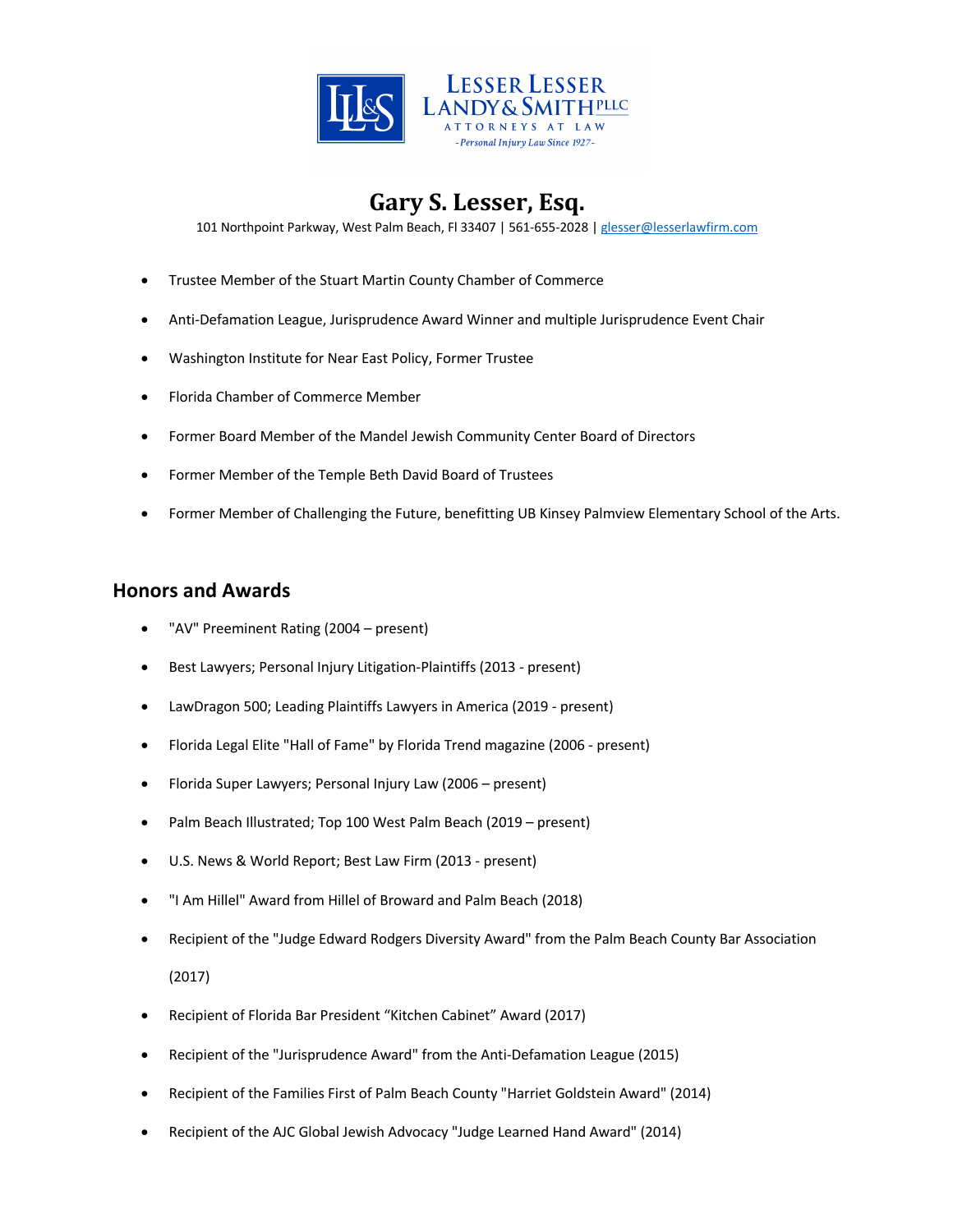

101 Northpoint Parkway, West Palm Beach, Fl 33407 | 561-655-2028 | glesser@lesserlawfirm.com

• Recipient of the Chamber of Commerce of the Palm Beaches "Small Business Person of the Year Award"

(2014)

- Recipient of the United Way of Martin County Character Counts "Business of the Year" Award (2013)
- Recipient of the University of Miami School of Law "Alumni Leadership Award" (2012)
- Recipient of the Healthy Mothers Coalition Healthy Babies of Palm Beach County "Supporter of The Year" Award (2010)
- Recipient of the Stuart/Martin County Chamber of Commerce "Business Person of the Year Award" (2009 2010)
- Recipient of Jewish Federation Annual "Young Leadership Award" (2001)
- Recipient of "Israel Unity Award" State of Israel Bonds (1996)

### **Notable Verdicts and Settlements**

- Confidential Settlement High School Student Killed by Tractor Trailer
- Significant Confidential Settlement Minor Sexual Abuse Case
- Confidential Settlement Pedestrian Death Case
- \$6.3 Million Verdict Motorcycle Accident Death Case
- \$5 Million Verdict Wrongful Death Motor Vehicle Accident
- Confidential Settlement Shooting Death of Minor Child
- Confidential Settlement Drunk Driving Wrongful Death Case
- \$3.1 Million Car Accident case with partial paralysis.
- \$2.1 Million Policy Limits Recovery/Motor Vehicle Accident
- \$1.2 Million Golf Cart Negligence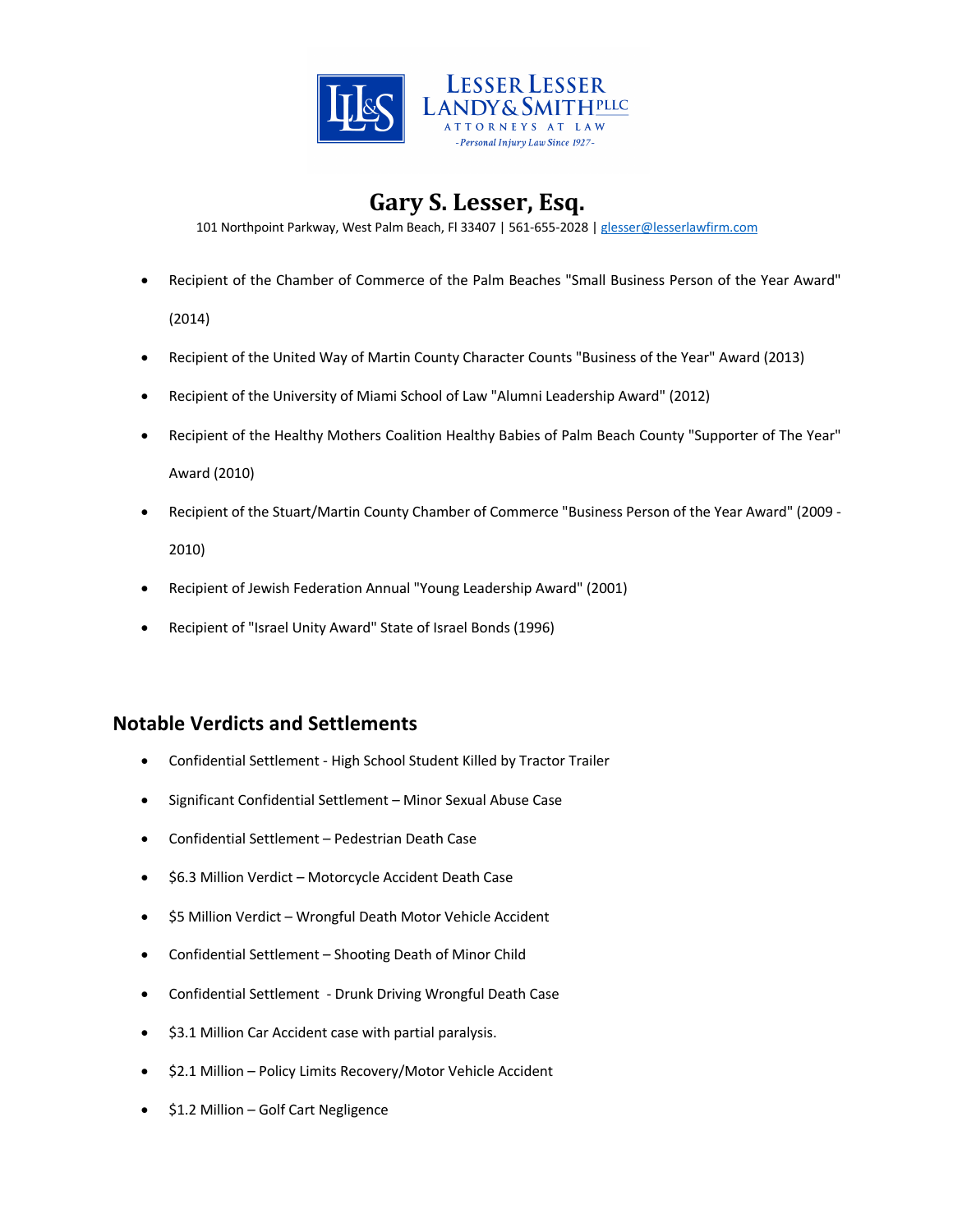

101 Northpoint Parkway, West Palm Beach, Fl 33407 | 561-655-2028 | glesser@lesserlawfirm.com

## **Education**

**University of Miami School of Law** 1992, Juris Doctorate

**The George Washington University**

1989 B.A., International Affairs

### **Academic Honors and Activities**

### **University of Miami School of Law**

- Editor in Chief, *Res Ipsa Loquitur* 1991 1992
- Associate Editor, *Yearbook of International Law* 1991 1992
- Bar &Gavel Society, 1990 1992
- Phi Alpha Delta 1989 1992
- Roger Cerino Award Finalist 1992
- Summer Honors Program/Florida Bar Iota Fellowship 1990

### **The George Washington University**

- Associate Editor, George Washington Hatchet 1988 1999
- Editor-in-Chief, George Washington Journal 1987 19881
- Senate President Pro Tempore 1988 1989
- Contributor WRGW Radio Station 1987 1988

## **Experience**

### **Managing Partner, May 1992 – present**

Lesser, Lesser, Landy & Smith, PLLC | 101 Northpoint Parkway, West Palm Beach

Managing Partner of 10 lawyer firm focusing on personal injury cases with an emphasis on aggressively moving cases forward and providing good client service and communication. The firm's practice areas include motor vehicle accidents, wrongful death, medical malpractice, nursing home neglect/abuse, product liability, and premises liability. Oversees the firm's daily operations, directs the firm's community involvement, and handles an active caseload.

### **Law Clerk, Aronovitz Trial Lawyers, 1990 - 1992**

Worked directly with Managing Partner Tod Aronovitz, one of Florida's leading trial lawyers and a former President of the Florida Bar, on all aspects of legal research preparation of correspondence and pleadings and assisting with all aspects of trial preparation.

### **Miami Dade County Homeless Legal Project, 1990**